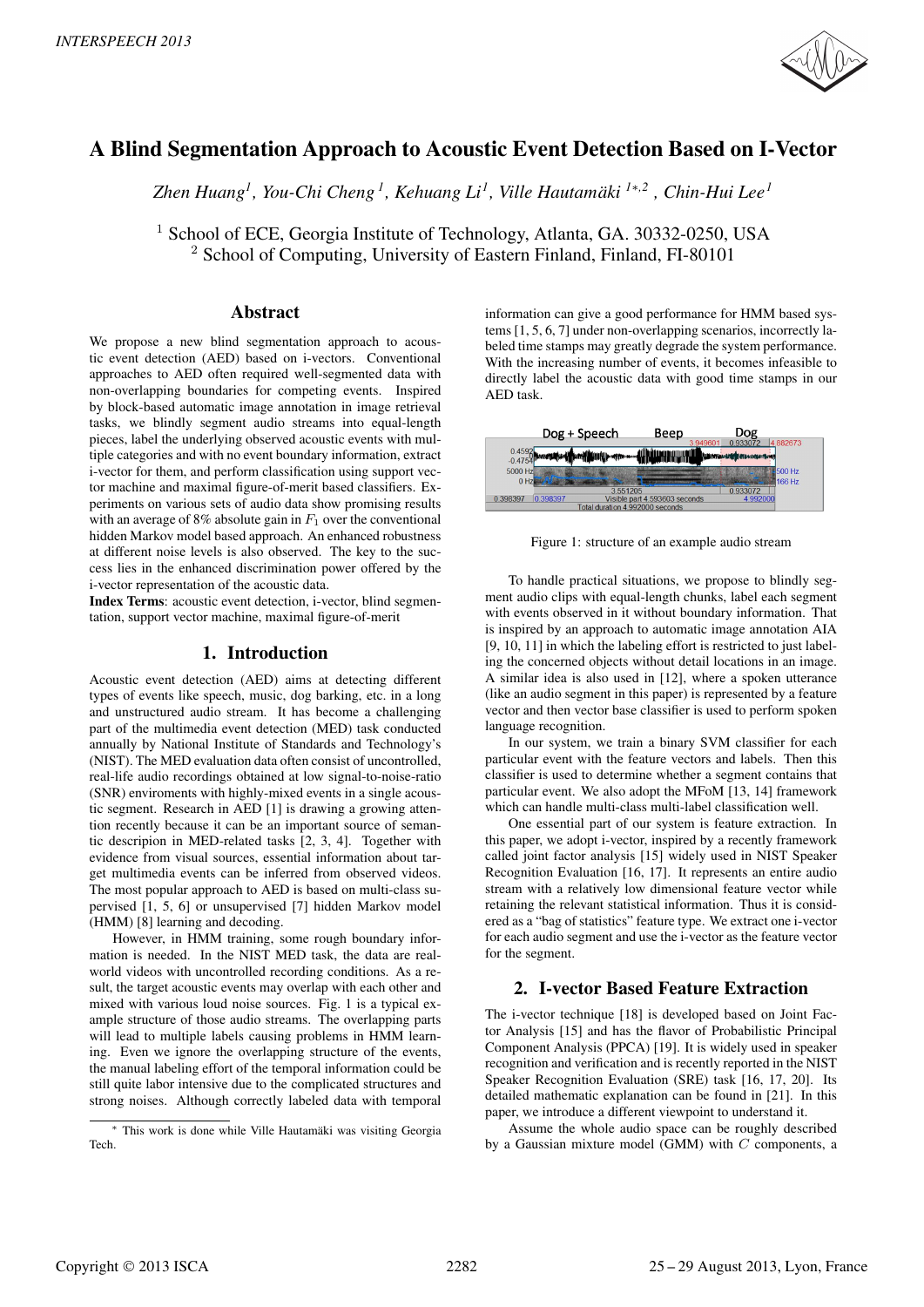

Figure 2: Concept of i-vector technique

super-vector of these  $C$  mixtures can be formed by concatenating mean vectors of these Gaussian densities. We called this C-mixture GMM a universal background model (UBM) for the audio space. The corresponding super-vector is denoted by  $m$ in the following paragraphs.

One goal of the i-vector technique is to reduce the dimension of the changes of the posterior mean statistics in the supervector space when compared to the UBM after observing an audio segment. That is,  $\mu$  -  $m = Vy$ , where  $\mu$  and  $m$  are the posterior and original GMM mean super-vectors, respectively; V is the eigenmatrix and  $y$  is the i-vector with less dimension than  $\mu$  and  $m$ . It is claimed that an audio segment is only highly related to a subset of the Gaussian densities in the UBM, reflected by the posterior responsibility of certain mixture for generating each feature vector in that audio segment [22]. So the changes of the posterior mean statistics in the super-vector space should be sparse. The actual posterior super-vector  $\mu$  is latent due to the fact that the actual membership of each acoustic feature vector to the mixtures is unknown, so the i-vector is defined as the expectation of the vector  $y$  in an expectation-maximization (EM) framework [21, 22, 23].

Note that although  $\mu$  is not directly observed, the expected changes  $\mu$  -  $m$  should be still sparse in the super-vector space. This is one reason that performing dimension reduction can emphasize the differences and thus have a potential to increase the discriminative power in the i-vector representation.

The target i-vector dimension, equal to the "rank" of the eigenmatrix  $V$ , is a design parameter for this framework. Although the concept of i-vector looks quite simple as shown in Fig. 2, the actual algorithm is more complicated because of the latent characteristics of the posterior super-vector  $\mu$ .

To calculate the i-vector, we assume the UBM mean supervector and covariance matrix corresponding to the  $c^{th}$  mixture are  $m_c$  and  $\Sigma_c$ , respectively, training of the eigenmatrix V can then be performed in the following manner [21]: given  $o_t$  as the feature vector at the  $t^{th}$  frame, and  $\gamma_t(c)$  as the posterior probability of the mixture component  $c$  after observing  $o_t$ ,

- 1. Randomly initialize  $V$  in Eq. (4);
- 2. For each segment s with  $T_s$  frames from a total of N training segments, compute the Baum-Welch statistics with Eqs.  $(1)$  and  $(2)$ ;
- 3. Estimate the expected i-vector for each file with Eq. (3);
- 4. Estimate  $V_c$ , the component of V corresponds to  $c^{th}$ mixture of UBM with Eq.  $(4)$ :
- 5. Iterate until the stop criteria for  $V$  are met.

The effective count for mixture  $c$ :

$$
N_c(s) = \sum_{t=1}^{T_s} \gamma_t(c), \qquad (1)
$$

and the expected changes on mixture c:

$$
\mathbf{F}_c(s) = \sum_{t=1}^{T_s} \gamma_t(c)(\mathbf{o}_t - \mathbf{m}_c). \tag{2}
$$

$$
\langle \mathbf{y}(s) \rangle = (\mathbf{I} + \sum_{c=1}^{C} N_c(s) V_c^* \Sigma_c^{-1} \mathbf{V}_c)^{-1}.
$$
  

$$
(\sum_{c=1}^{C} \mathbf{V}_c^* \Sigma_c^{-1} \mathbf{F}_c(s))
$$
 (3)

$$
\mathbf{V}_c = \left(\sum_{s=1}^N \langle y(s) \rangle \mathbf{F}_c^*(s)\right) \cdot \left(\sum_{s=1}^N N_c(s) \langle y(s) y^*(s) \rangle\right)^{-1} \tag{4}
$$

Once the UBM and the eigenmatrix  $V$  are ready, we can compute the i-vectors for each testing segment with Eq. (3). In this study, we use the ALIZE toolkit [24].

# 3. Performance Metrics and Classifiers

Next, we describe the classifiers used in this study and the performance metrics used for our evaluation.

#### 3.1. Performance Metrics

To evaluate the results, several performance metrics, such as precision, recall, and  $F_1$ , can be used. Given statistics of true positive (TP), false positive (FP), false negative (FN), and true negative (TN), for a specific event i, the class recall  $R_i$ , precision  $P_i$  and  $F_{1i}$  can be computed as in Eqs. (5), (6) and (7), shown below:

$$
R_i = \frac{TP_i}{TP_i + FN_i} \tag{5}
$$

$$
P_i = \frac{TP_i}{TP_i + FP_i} \tag{6}
$$

$$
F_{1i} = \frac{2TP_i}{2TP_i + FN_i + FP_i} \tag{7}
$$

The average performance over all event classes can be summarized by macro- and micro- $F_1$ ,  $F_1^M$  and  $F_1^{\mu}$ , shown below:

$$
F_1^M = \frac{2\sum_{i=1}^K R_i \sum_{i=1}^K P_i}{K(\sum_{i=1}^K R_i + \sum_{i=1}^K P_i)}
$$
(8)

$$
F_1^{\mu} = \frac{2\sum_{i=1}^{K} 2TP_i}{\sum_{i=1}^{K} FP_i + \sum_{i=1}^{K} FN_i + 2\sum_{i=1}^{K} 2TP_i} \quad (9)
$$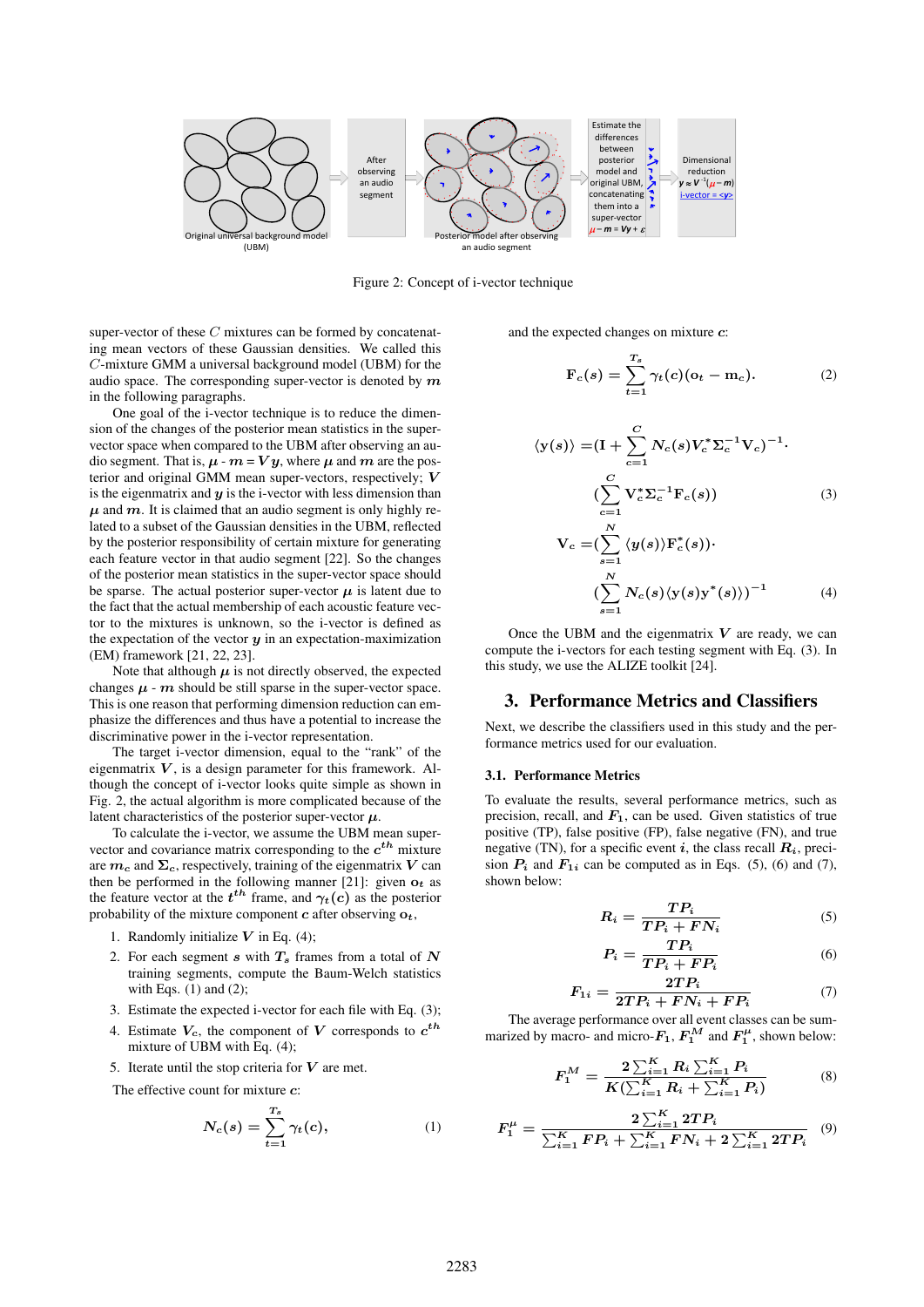### 3.2. Support Vector Machine

Support vector machine (SVM) [25] is widely adopted in information retrieval tasks, such as MED [2, 3, 26]. Its soft margin version for risk minimization is shown in the following:

$$
\min_{w,\xi,b} \{\frac{1}{2} ||w||^2 + C \sum_{i=1}^n \xi_i\}
$$
  
subject to  $y_i(w \cdot x - b) \ge 1 - \xi_i, \forall i = 1, ..., N$  (10)

# 3.3. MFoM learning

MFoM is designed to optimize a specific performance metric directly and does well with multi-class multi-label problems [13, 14, 27]. It has been applied to various classification problems such as text categorization [13, 14] and automatic image annotation [27]. The MFoM learning approach uses a differentiable objective function to approximate error counting often required in performance metrics, such as recall, precision, and  $F_1$ defined above. This way, we can optimize certain task-driven performance metrics in different applications.

# 4. Experiments and Results

To verify the performance of i-vector based classifiers, we conducted 2 different sets of experiments, the first was on the labeled NIST data, and the second was on some artificially-mixed data aiming at simulating the actual scenarios of the future NIST data and demonstrating the essentials of our proposed blind segmentation and i-vector based framework.

#### 4.1. Common settings for the two experiments

In both experiments, one single UBM was trained with data outside the training and testing sets used for the two experiments. A single GMM with 128 mixtures serves as the UBM. The dimension of the i-vector, equal to the "rank" of eigenmatrix  $V$ , was chosen to be 64 in this study because it was determined empirically that a larger i-vector dimension would not give much improvement to the classification performance but it greatly increased the computation effort.

In actual scenarios, each acoustic segment may contain multiple labels. For example, both speech and animal sounds may exist in one segment. So we trained a binary SVM classifier for each particular event respectively and we used the classifier to determine whether a segment contains that particular event or not. By combining binary classification results from each classifier we can get the multi-class results. MFoM is originally designed for binary and multi-class classification. We used it here to compare with the SVM-based classifiers. The libsvm toolbox [28] was used for all SVM-related experiments.

HTK [29] was used to build the baseline HMM system using the whole observed segments to train the event HMMs, with 5 states and 15 mixtures per state. Other similar parameter settings gave comparable performance results.

#### 4.2. Experiments on the NIST MED data

We randomly chose a collection of MED video clips from the NIST's TRECVID 2010, 2011, and 2012 MED event kits [26], extracted and segmented the audio streams into 5-second segments for labeling the observed acoustic events. 39 dimension mel-frequency cepstral coefficient (MFCC) [30] vectors were computed with a window size of 25 ms and a 10 ms shift.



Figure 3:  $F_1$  results (Gaussian SVM) for MED data

There were 6 acoustic events in our categorization framework, as shown in Table 1. We labeled only a total of 1,021 segments.

#### *4.2.1. Experimental setup and results on NIST MED data*

We did 5-fold cross-validation for SVM-based classification. For every fold, we used the training segments to compute the eigenmatrix  $V$  and then extracted the i-vectors for all the training and testing segments. Table 1 lists the comparison results of the HMM baseline and the proposed i-vector based systems (SVM(L) and SVM(G) denote Linear and Gaussian kernel SVM, repectively).

It was observed that the i-vector systems consistently outperform HMM on the  $F_1$  metric with about an average of 8% absolute gain and were better than HMM for almost all metrics. We also applied linear MFoM [13] to the i-vectors maximizing the macro- $F_1$  and compared the performance with linear SVM. It is interesting to note that MFoM learning gave considerable improvements over SVM in cases where the positive samples are relatively few, e.g., with 11% for machine sound, and even more seriously at only 4% for animal sound as shown in the rightmost column of Table 1. The macro- $F_1$  over the 6 categories was 0.46 for SVM and was increased to 0.53 for MFoM.

### *4.2.2. Potential problems with NIST MED data*

To fully explore the proposed framework of blind segmentation and i-vector based AED systems, we found our MED data set suffered from the following 3 shortcomings, namely: (1) there are too few positive samples for some events like "machine sound" and "animal sound". For example, there are only less than 4% positive samples in the total training data. The number of positive data is not enough to train meaningful models for these events; (2) some audio concept labels like "human made sound" and "animal sound" are too general. For example, dog bark and bird sound are both labeled as "animal sound", but we know that they are quite different in their acoustic characteristics. The relatively low performance of these two events shows that more careful categorization of the event concepts is needed; and (3) there may be wrongly labeled segments because categorizing a long segment into one single audio concept can be misleading as shown in Fig. 1.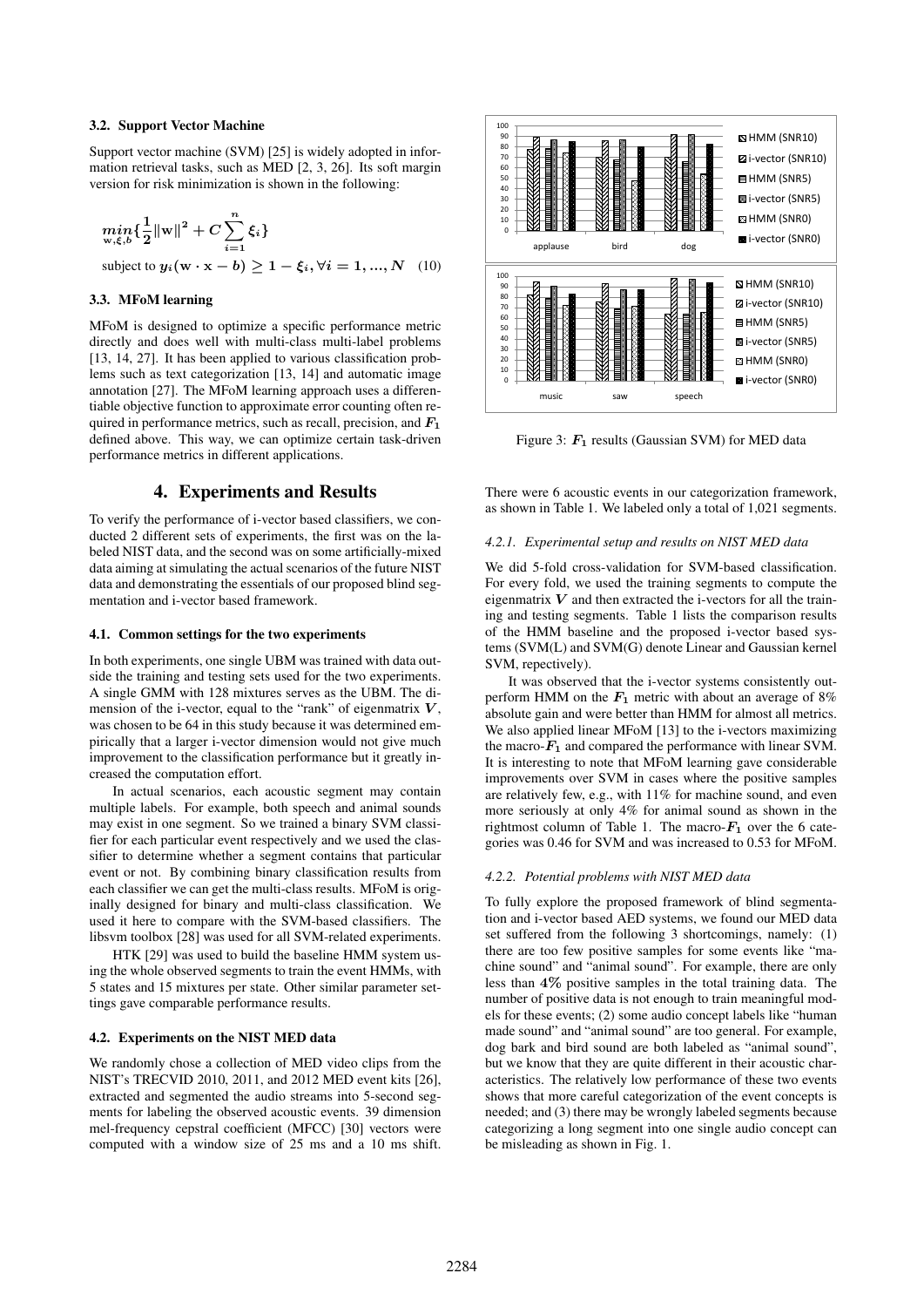| $\%$             | recall     |        |        |             | $\cdot$ $\cdot$<br>precision |        |        |             | F,         |        |        |             | #Positive |
|------------------|------------|--------|--------|-------------|------------------------------|--------|--------|-------------|------------|--------|--------|-------------|-----------|
| event            | <b>HMM</b> | SVM(G) | SVM(L) | <b>MFoM</b> | <b>HMM</b>                   | SVM(G) | SVM(L) | <b>MFoM</b> | <b>HMM</b> | SVM(G) | SVM(L) | <b>MFoM</b> | #Total    |
| speech           | 76.37      | 79.32  | 83.54  | 82.49       | 80.47                        | 84.62  | 87.85  | 87.08       | 78.32      | 84.08  | 83.37  | 84.72       | 46.43     |
| human voice      | 64.00      | 64.39  | 71.59  | 66.29       | 47.32                        | 54.00  | 62.73  | 57.95       | 54.39      | 61.56  | 63.55  | 61.85       | 25.86     |
| human made sound | 64.40      | 66.18  | 65.83  | 60.43       | 46.88                        | 51.54  | 56.61  | 59.57       | 54.06      | 57.82  | 61.02  | 60.00       | 27.24     |
| machine sound    | 58.77      | 60.52  | 65.79  | 64.91       | 36.10                        | 27.17  | 43.12  | 32.74       | 44.30      | 38.46  | 50.36  | 43.53       | 11.17     |
| music            | 81.85      | 77.99  | 77.51  | 72.73       | 46.98                        | 57.65  | 69.96  | 69.22       | 59.56      | 66.12  | 7375   | 71.19       | 20.47     |
| animal sound     | 42.50      | 60.52  | 47.37  | 39.47       | 16.48                        | 13.14  | 18.85  | 23.44       | 23.46      | 20.57  | 28.75  | 29.41       | 3.72      |

Table 1: Averaged 5-fold Cross Validation results using HMM, and i-vector based binary SVM and linear MFoM <sup>P</sup>

#### 4.3. Experiments on artificially-mixed data

To alleviate some of the difficulties mentioned above, we designed a second set of experiments using artificially-mixed audio segments to balance the binary split with about 20% positive and 80% negative data for all event categories and to choose more meaningful event categories with reliable tagging information to experiment on. Moreover, we can add known noise to audio data to simulate low SNR conditions.

We therefore collected audio clips from 6 categories (applause, bird, dog, music, saw, speech) of acoustic events from FindSounds.com [31]. The choice of the 6 categories was based on the availability of data and the fact that they possess different acoustic characteristics and should not be grouped into one single category. The assembled audio clips were divided into 1 second segments, called signal segments, and randomly mixed with 5-second noise segments from the Aurora2 noise database [32]. Each 5-sec mixed segment can contain up to 2 signal segments in our experimental setting. We labeled each mixed segment with the event category using the original signal labels. If one noise segment is not mixed with any signal segment, we labeled it as "noise". We controlled the percentage of the positive samples to be around 20% for each event category. 3 SNR levels, 0 dB, 5 dB and 10 dB, were used and 1,374 segments in 5-sec lengths were obtained for each SNR level. The choice of these levels were made by actually listening to some NIST videos.

#### *4.3.1. Experimental setup and results*

We divided the 1,374 segments evenly into training and testing sets. The other experimental settings were the same as those in the NIST MED data experiments described earlier. Fig. 3 displays the  $F_1$  results for each category using HMMs and ivector based Gaussian kernel SVMs at the three SNR levels.

First, we examine the results closely at the 10dB SNR level for the two leftmost vertical bars in Fig. 3 for each of the 6 categories. Note that the second bar (i-vector based result) for each event is consistently better than that for the first bar (HMM based result). It shows that the i-vector based system achieved a better  $F_1$  at a relatively low SNR level.

Experiments on the 5dB and 0dB SNR data also showed good robustness and performance for the i-vector based systems. They again outperformed the HMM based systems for every event. Let us focus our attention on the category "bird" in the upper middle panel of Fig. 3. When SNR drops from 5dB (the two middle bars) to 0dB (the two rightmost bars), in the HMM experiment,  $\mathbf{F}_1$  for the bird category degraded greatly from 67.84% to 47.89%. On the other hand, in the i-vector experiment,  $F_1$  dropped not as significantly.

When comparing  $F_1^M$  and  $F_1^\mu$  in Fig. 4 using linear SVM and linear MFoM, it can also be seen that the results of linear MFoM learning were slightly better than those for linear



Figure 4: Micro and macro  $F_1$  results for mixed data

SVM, and both SVM and MFoM based classifiers outperformed HMM based classifiers considerably in both macro-average and micro-average  $F_1$  when the ratio of positive to negative training examples is not as severe as shown in Table 1.

# 5. Summary and Discussion

We have demonstrated the good performance of the proposed blind segmentation and i-vector based approach to audio event detection. By blind segmentation, the difficult issues of manual event labeling and overlapping events are somewhat alleviated. The i-vector based systems with SVM and MFoM based classifiers show much better performance with an average of 8% absolute gain in  $F_1$  than a conventional HMM based system. An enhanced robustness over HMM based systems across low SNR conditions is also observed. For future work, more event categories would be incorporated. Utilizing the AED results from the audio segments in a particular video clip to help describing the semantics of the whole clip would also be studied. We will also investigate Gaussian MFoM learning and compare it with Gaussian SVM.

# 6. Acknowledgments

The authors would like to thank Dr. Yu Tsao of Academia Sinica for fruitful discussions. This work was supported by the Intelligence Advanced Research Projects Activity (IARPA) via Department of Interior National Business Center contract number D11PC20069. The U.S. Government is authorized to reproduce and distribute reprints for Governmental purposes notwithstanding any copyright thereon. Disclaimer: The views and conclusions contained herein are those of the authors and should not be interpreted as necessarily representing the official policies or endorsements, either expressed or implied, of IARPA, DOI/NBC, or the U.S. Government. Work of Ville Hautamäki was supported by Academy of Finland Project 253000.